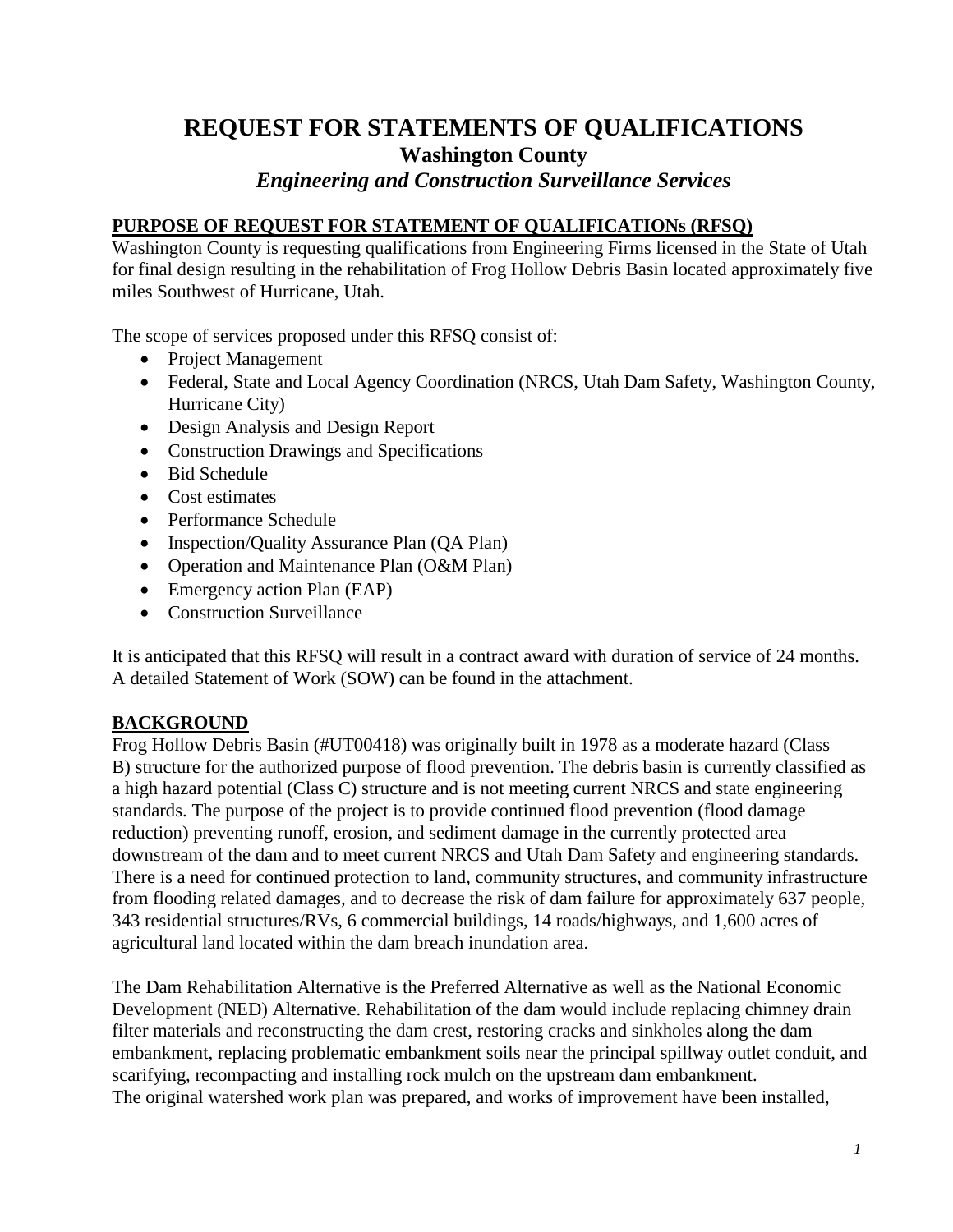under the authority of the Watershed Protection and Flood Prevention Act of 1954 (Public Law 83- 566) as amended. The rehabilitation of the Frog Hollow Debris Basin is authorized under Public Law 83-566 (as amended), and as further amended by Section 313 of Public Law 106-472.

The NRCS has posted the Final Plan-Environmental Assessment (Plan-EA) at the following web address:

https://www.nrcs.usda.gov/wps/portal/nrcs/detail/ut/programs/planning/wr/?cid=stelprdb1261443

# **SUBMITTING YOUR STATEMENT OF QUALIFICATIONS (SOQ)**

SOQs must be received by **Friday, March 22, 2019 at 5:00 P.M.** SOQs received after the deadline will be late and ineligible for consideration.

Four copies of the SOQ are due at Washington County Public Works Office. Proposals are to be submitted in a sealed envelope and marked "Engineering and construction surveillance services for the Frog Hollow Debris Basin Rehabilitation Project SOQ".

Attention: Todd Edwards – Washington County Engineer Washington County Public Works 197 East Tabernacle Street St. George, UT 84770

Proposals submitted by any means other than mailing, courier, or hand delivery will not be accepted.

## **QUESTIONS**

Inquiries regarding the SOQ should be directed to Todd Edwards, County Engineer at (435)773-3599, or by inquiry to the address above

## **RESPONSE FORMAT - STATEMENT OF QUALIFICATIONS**

All SQs must include:

- 1. **Letter of Transmittal.** Introducing the Engineering Firm and the nature of the SQ.
- 2. **Executive Summary.** The Executive Summary is **limited to two pages** and is to briefly describe the Engineering Firm's SOQ. This summary should highlight the major features of the SOQ. It must indicate any requirements that cannot be met by the Engineering Firm. The reader should be able to determine the essence of the SOQ by reading the executive summary. Protected information requests should be identified in this section.
- 3. **Detailed Response.** This section should constitute the major portion of the SOQ and must contain at least the following information:

A. A complete narrative of the proposed Engineering Firm's assessment of the work to be performed, the Engineering Firm's ability and approach, and the resources necessary to fulfill the requirements. This should demonstrate the proposed Engineering Firm's understanding of